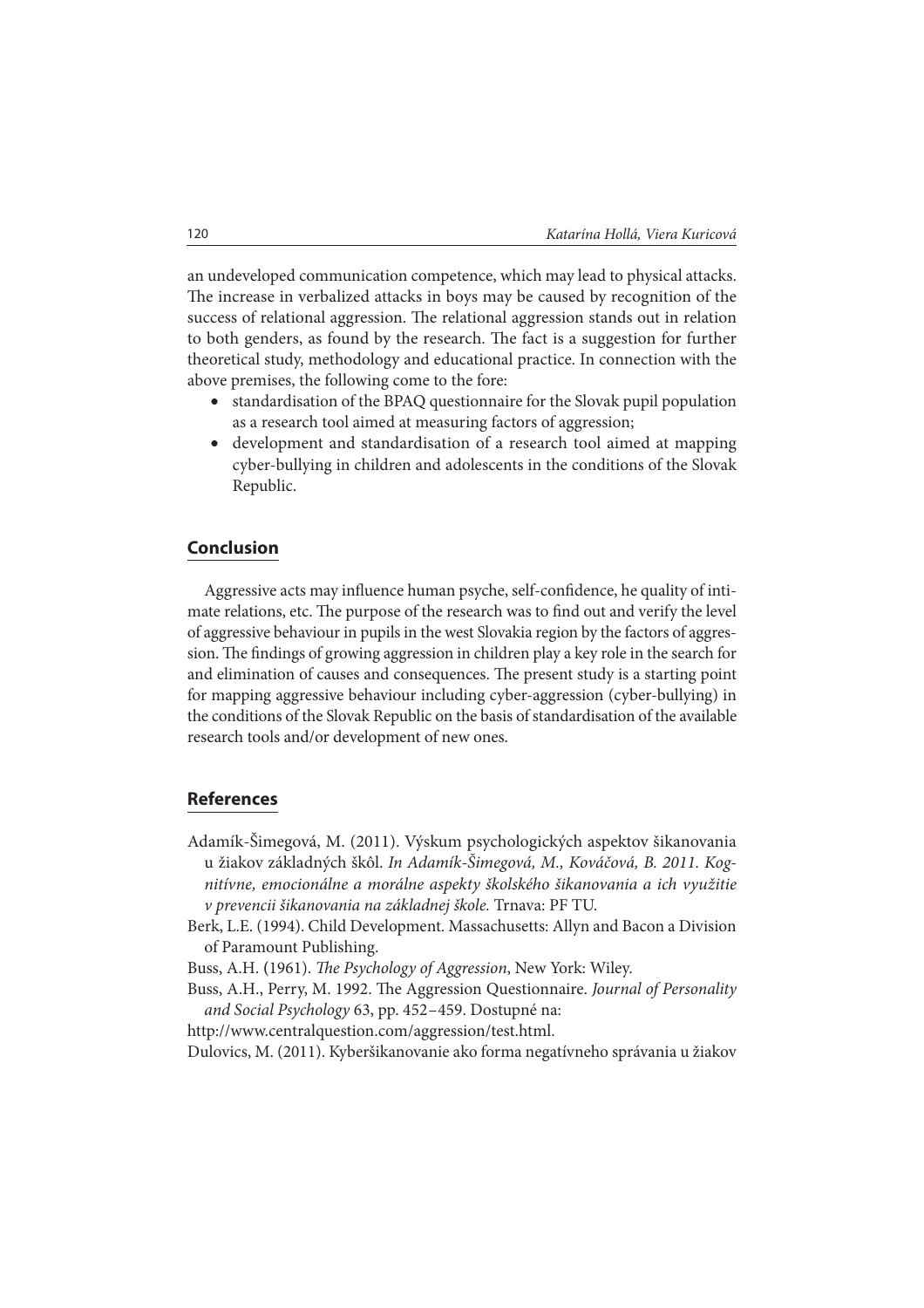základných a stredných škôl. In Zborník vedecko-výskumných prác katedry pedagogiky (7). Banská Bystrica: PF UMB.

- Emmerová, I. (2011). Aktuálne otázky prevencie problémového správania u žiakov v školskom prostredí. Banská Bystrica: PF UMB.
- Emmerová, I. (2012). Preventívna a sociálno-výchovná práca s problémovými deťmi a mládežou. Banská Bystrica: PF UMB.
- Gajdošová, E., Herényiová, G. Rozvíjení emoční inteligence žáků. Prevence šikanování, intolerance a násilí mezi dospívajícími. Praha: Portál.
- Hanna, N.G. (2009). Adolescents' video game habits as predictors of aggressive behavior, hostility and school performance. Lebanon: American University of Beirut. Available at:
- https://scholarworks.aub.edu.lb/bitstream/handle/10938/7948/t-5268.pdf?sequence=1.
- Határ, C. (2007). Agresia žiakov očami sociálneho pedagóga. Nitra: PF UKF. 99 s.
- Hinduja, S., Patchin, W.J. (2012). School Climate 2.0. CA: Corwin.
- Hollá, K. (2009). Rodinné prostredie ako determinant agresívneho správania a jeho nových foriem u detí. Nitra: PF. Dizertačná práca. Školiteľ: prof. PhDr. V. Kurincová, CSc.
- Hollá, K. (2010). Elektronické šikanovanie: nová forma agresie. Bratislava: Iris, 92 s.
- Ireland, J.L., Archer, J. (2004). Association between measures of aggression and bullying among juvenile young offenders. Aggressive Behavior, 30, pp. 29-42.
- Kariková, S., Šimegová, M. (2009). Šikanovanie na stredných školách v Slovenskej republike. Opole: Uniwersytet Opolski.
- Kariková, S. (2010). Učiteľ zdroj bezpečia v školskom prostredí? In Komunikowanie spoleczne w edukacji \_ zagrozenia podmiotowe i psychospoleczne. Toruń: Wydawnictvo Adam Marszalek, pp. 115 – 144.
- Kováčová, A. (2011). Prevencia kyberšikanovania v školskom prostredí z aspektu profesie sociálneho pedagóga. In Zborník vedecko-výskumných prác katedry pedagogiky (7). Banská Bystrica: PF UMB.
- Maxwell, J.P. (2007). Development and validation of the Chinese version of the Buss–Perry Aggression Questionnaire. Journal of Personality Assessment, 88, pp. 1 – 11.
- Morren, M., Meesters, C. (2002). Validation of the Dutch version of the Aggression Questionnaire in adolescent male offenders. Aggressive Behavior, 28, pp. 87-96. National crime prevention council. Dostupné na: http://www.ncpc.org/.
- Ondrejkovič, P. et al. (2009). Sociálna patológia. Bratislava: Veda, 577 s.
- Ramirez, J.M., et al. (2001). Anger proneness in Japanese and Spanish students. In: Ramirez, JM, Richardson, DR (Eds.). Cross-cultural Approaches to Aggression and Reconciliation. NovaScience, Huntington, 87-97.